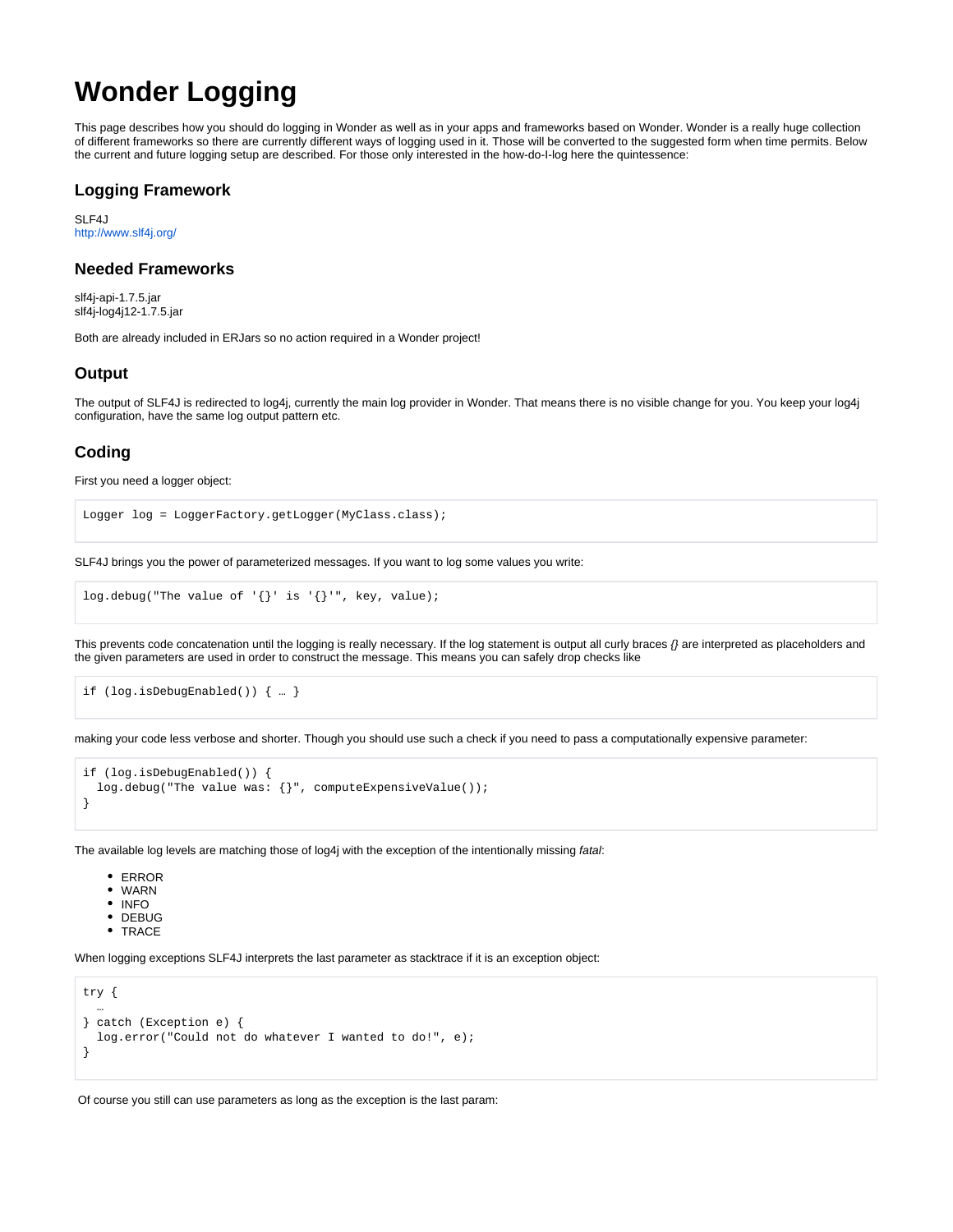```
try {
 …
} catch (Exception e) {
  log.error("Error during processing of id {}", id, e);
}
```
## **Best Practices**

Logging normally takes not part of the public API of a class and thus should be kept internally. So your class should neither use class-external logger objects nor provide own logger objects to other classes but declare them in private variables instead. Best practice is to create a logger that way:

```
class MyClass {
  private static final Logger log = LoggerFactory.getLogger(MyClass.class);
 …
}
```
If you want to use a logger associated to another class you can pass that class to the getLogger method. Logger objects are cached so you won't create multiple instances of logger objects for the same class.

## **More SLF4J info**

For more info regarding SLF4J look at the introductory [user manual](http://www.slf4j.org/manual.html) or head to their [documentation page](http://www.slf4j.org/docs.html).

# Wonder Logging Libraries (Current)

Wonder comes with different logging libraries due to its long history and huge number of sources and frameworks. Those are:

#### **NSLog**

NSLog is the original logging facility of WebObjects and thus used mainly in the core WO frameworks. With Wonder the logging is configured to redirect its output to log4j (see [ERXNSLogLog4jBridge](http://jenkins.wocommunity.org/job/WonderIntegration/lastSuccessfulBuild/javadoc/er/extensions/logging/ERXNSLogLog4jBridge.html) and [ERXLogger#configureLogging](http://jenkins.wocommunity.org/job/WonderIntegration/lastSuccessfulBuild/javadoc/er/extensions/logging/ERXLogger.html#configureLogging(java.util.Properties))).

<http://wocommunity.org/documents/javadoc/WebObjects/5.4.2/com/webobjects/foundation/NSLog.html>

#### **commons logging**

The Apache commons logging isn't used by Wonder itself but some of its bundled libraries are relying on it to produce log messages like the Apache HttpClient. You can find the corresponding library in ERJars.

<http://commons.apache.org/proper/commons-logging/>

#### **log4j**

Log4j is the main logging facility of Wonder. For that – as stated above – the logging of WebObjects from NSLog is redirected to log4j so you have only a single logging configuration to maintain. The log4j library is included in ERJars.

<http://logging.apache.org/log4j/1.2/>

#### **SLF4J**

SLF4J is barely used in Wonder currently. It is not a real logging framework like log4j as in fact it acts only as a facade to any logging framework. To produce real logging output you can throw in one of several plugins that redirects the output to a specific logging framework. In Wonder the log4j plugin is used for that, i.e. logging done with slf4j is redirected to log4j as is NSLog. Look at ERJars for both files.

<http://www.slf4j.org/>

# Wonder Logging Libraries (Near Future)

For future development the usage of SLF4J is highly encouraged instead of log4j. As of now all logging done through SLF4J will be automatically redirected to log4j so no configuration change or rewrite is needed by users making the transition seamless.